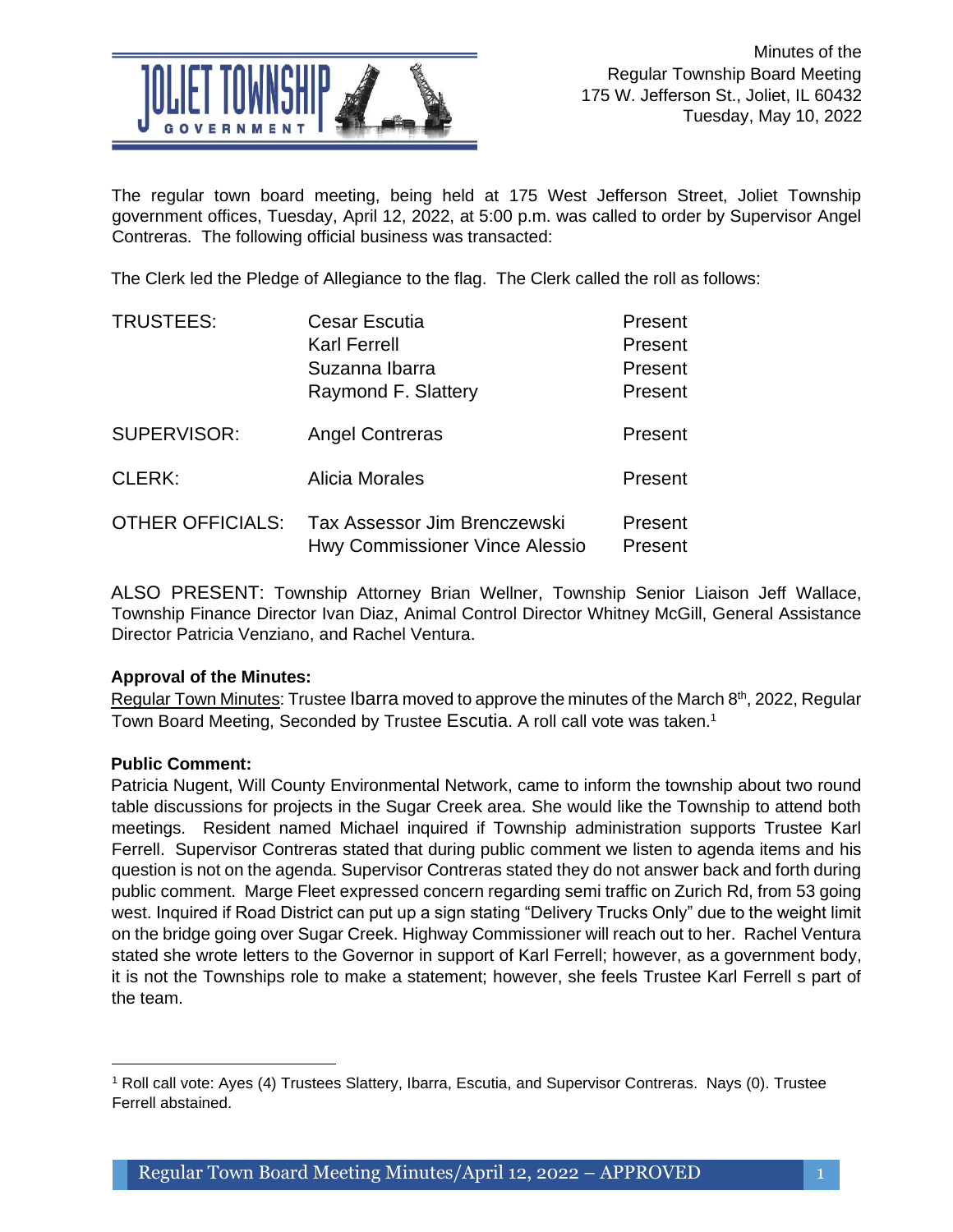### **NEW BUSINESS:**

Supervisor Contreras discussed Ordinance No. 377-2022 Establishing Advisory Committees so the community can be more involved and have more input on decisions. The committees are Youth Services, Senior Services, Economic Development, Public Health, Town Beautification Committee, Outreach and Events Committee. He called for a motion to adopt, Trustee Ibarra motioned to accept and it was seconded by Trustee Escutia. A roll call vote was taken.<sup>2</sup>

Supervisor Contreras requested a motion to adopt ordinance No. 378-2022. Trustee Slattery motioned to adopt; it was seconded by Trustee Ibarra. A roll call vote was taken.<sup>3</sup>

Supervisor Contreras requested a motion to approve an RFQ for grave opening and closing since no bids were received at the bid; therefore, it is going up for bid again. Trustee Ibarra motioned to approve; it was seconded by Trustee Escutia. A roll call vote was taken.<sup>4</sup>

### **REPORTS:**

### Highway Commissioner, Vince Alessio:

They transferred their trucks from placing salt back to normal service trucks. been filling up potholes and assessing the damage done by salting and plowing during the winter. They are putting a list together of repairs they would like to do. Moving forward they have the Sugar Creek bridge replacement with the county. He is meeting with County tomorrow to discuss grant dollars. He is working on a parking ordinance and increasing signage to deal with the trucks. As road district they can't enforce truck traffic however he can work with the sheriff.

#### Assessor, Jim Brenczewski:

His department has been receiving a lot of phone calls inquiring when tax bills will be sent out. Generally, they will come out the first week of May with the first payment due the first week in June. He believes four payments may be allowed as opposed to two. The senior freeze applications have gone out and he's getting a lot of phone calls about that too. Residents come in and his staff have assisted them on completing the senior freeze form.

#### Animal Control Director, Whitney McGill:

They are working on making changes to their building. Attended the City of Joliet. They attended an event on April 30<sup>th</sup> at the Will County Center for Community Concerns.

# Finance Director, Ivan Diaz:

He has been working on quarterly payroll reports and will be working on annual reports as well as day-to-day finances. There was a difference on the March General Town Expenditures due to the credit card accounts receivable from Animal Control and then reimbursed by the Animal Control Fund.

<sup>2</sup> Roll call vote: Ayes (4) Trustees Slattery, Ibarra, Escutia, and Supervisor Contreras. Nays (0) Trustee Ferrell abstained.

<sup>3</sup> Roll call vote: Ayes (4) Trustees Slattery, Ibarra, Escutia, and Supervisor Contreras. Nays (0) Trustee Ferrell abstained.

<sup>&</sup>lt;sup>4</sup> Roll call vote: Ayes (4) Trustees Slattery, Ibarra, Escutia, and Supervisor Contreras. Nays (0) Trustee<br>-Ferrell abstained.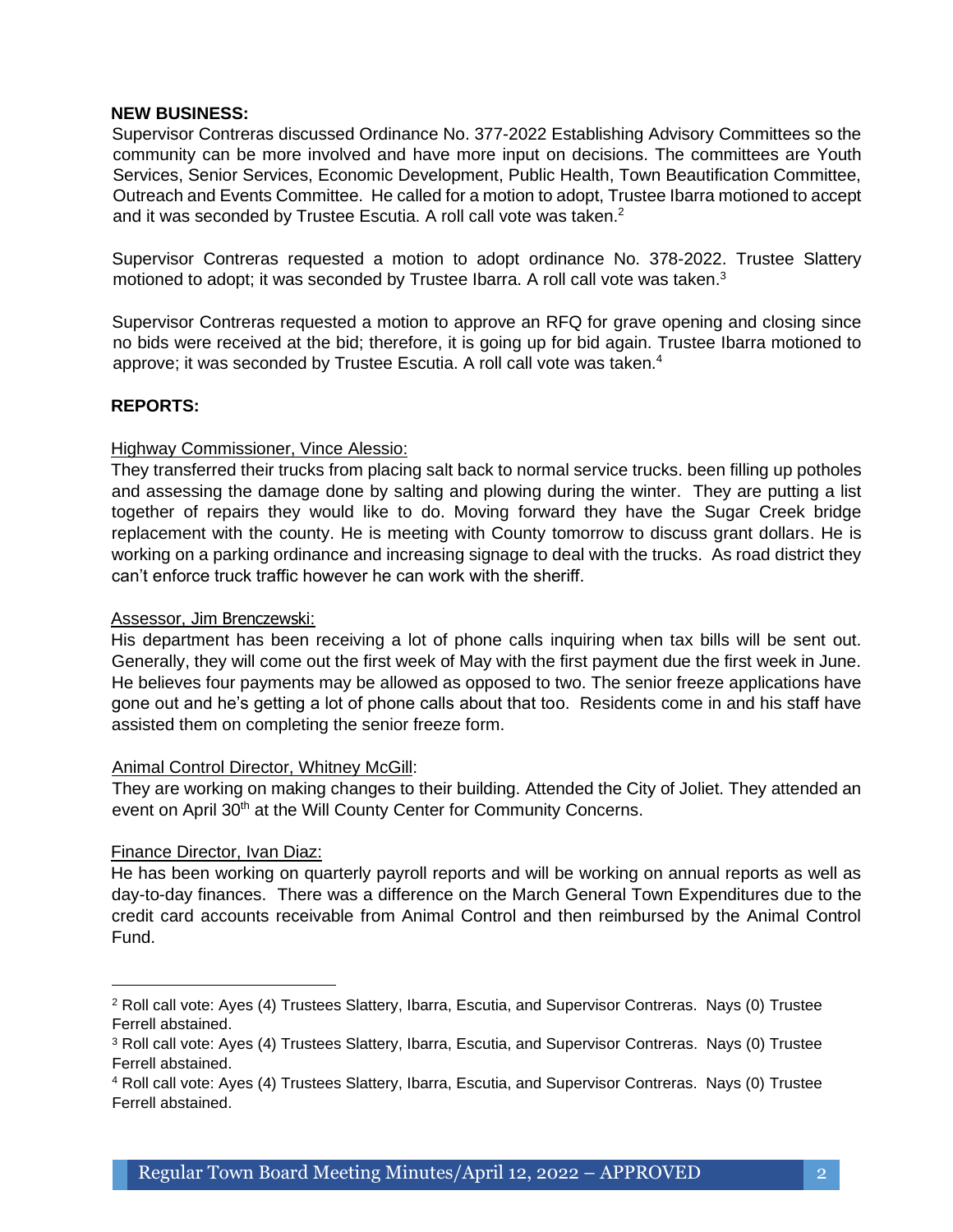# General Assistance Director, Patricia Venziano:

Sue and Soledad continue to attend outreach events passing out fliers about GA programs and tax services. They attended the Easter Egg hunt on Saturday and passed out bubbles that were wrapped with the township logo. Vita season is winding down and they prepared 48 returns out of the Township office. The General Assistance Department was responsible for the quality review of the 276 returns that have been prepared between WCCCC and Joliet Township this tax season. While WCCCC is not taking any more clients Joliet Township will continue to allow the last-minute filers to have their returns prepared at the Township office. The IRS did a quality review of the Township Vita site, their policy and procedures, and the Township office scored 100% with no findings. Patricia had another zoom meeting with Lewis University, and she will be presenting to the accounting students in the fall to recruit interns to help the Township with the Vita program next season. The medical lending closet continues to be busy and other than that it is business as usual for the General Assistance Department.

Senior Liaison March Meetings, Jeff Wallace:

- Moose Seniors met 4/4/22 had 37 members in attendance and have two new members.
- St. Paul's/The Paulites met on 4/6/22 and had 64 members.
- Widow and Widowers group met on 4/9/22 with 25 members in attendance.
- Jeff will have several upcoming senior meetings throughout April.
- He will be meeting with Senior Citizen's at St. Joes. on April 14<sup>th</sup> at noon.

### Clerk Alicia Morales:

Attended Lobby Day in Springfield on April 6<sup>th</sup>. She met other Township officials and learned about how they are also serving their constituents effectively. She is working diligently on the day-to-day operations and preparing for the Clerks Town Hall meeting.

Supervisor's Report: Angel Contreras – Supervisor Contreras stated that since the last meeting, he has received quite a bit of grant requests. All grantees will get a response before the next meeting for the procedures moving forward. He has been preparing for Townhall meeting and working on day-to-day operations. The Township Attorney made some adjustments to the lease at St. Peters, it was approved, and the township now has the keys. The township does not have any facilities to use other than the room they currently host board meetings at; therefore, it will be used as a senior center for senior programming, and it will be expanded to use for the community for different programming moving forward. He will share more information as the developments continue.

**Receipts:** Trustee Slattery motioned to place the cash receipts received for the month of March and place them in the proper accounts. Motion seconded by Trustee Ibarra. A roll call vote was taken.<sup>5</sup>

# **FUND EXPENDITURES**

**Expenditures:** The Supervisor presented the following invoices for Town Board approval:

Trustee Slattery motioned to certify the expenditures **up through YEAR END March 31st** are correct and that the payments be approved for \$230,697.86. Motion seconded by Trustee Escutia. A roll call vote was taken.<sup>6</sup>

<sup>5</sup> Roll call vote: Ayes (4) Trustees Slattery, Ibarra, Escutia, and Supervisor Contreras. Nays (0). Trustee Ferrell abstained.

 $^6$  Roll call vote: Ayes (4) Trustees Slattery, Ibarra, Escutia, and Supervisor Contreras. Nays (0). Trustee<br>— Ferrell abstained.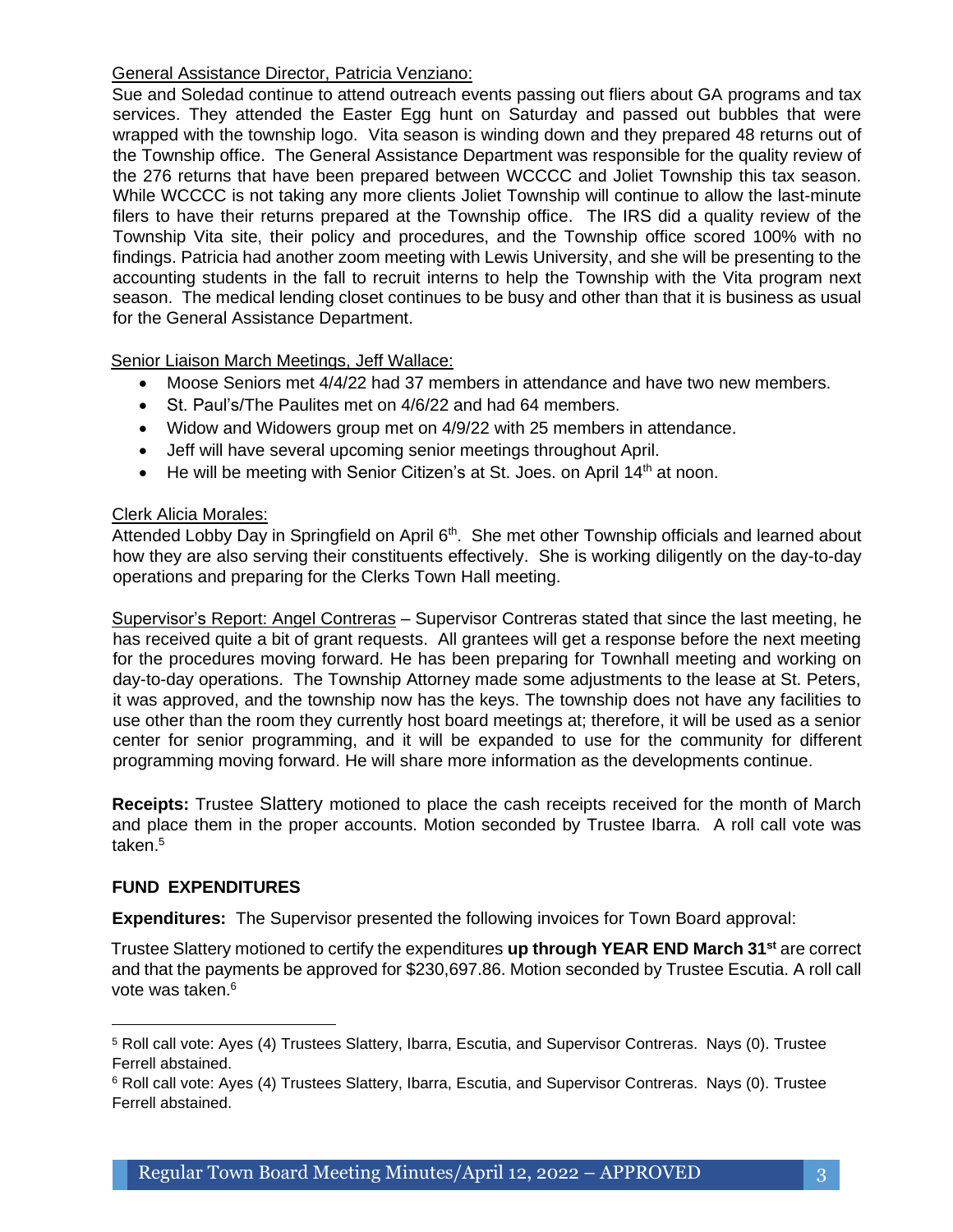Capital Town Fund No bills presented for this fund. General Assistance \$21,036.27 Motion by Trustee Slattery to certify cash expenditures as being correct and approve for payment. Second: Trustee Ibarra Roll Call<sup>7</sup> Road and Bridge Fund \$102,574.84 Motion by Trustee Slattery to certify expenditures as being correct and approve them for payment. Second: Trustee Ibarra Roll Call<sup>8</sup> Animal Control **\$105,037.28** Motion by Trustee Slattery to certify expenditures as being correct and approve them for payment. Second: Trustee Escutia Roll Call<sup>9</sup> Township Senior Fund No bills presented for this fund; no motion needed. Trustee Slattery noted that Township has incurred expenditures up through APRIL  $12^{TH}$  and those need to be approved. General Town Fund \$18,958.17 Motion by Trustee Slattery to certify cash expenditures as being correct and approve for payment. Second: Trustee Ibarra Roll Call<sup>10</sup> Capital Town Fund No bills presented for this fund. General Assistance \$3,933.89 Motion by Trustee Slattery to certify cash expenditures as being correct and approve for payment. Second: Trustee Escutia Roll Call<sup>11</sup> Road and Bridge Fund \$18,860.52 Motion by Trustee Slattery to certify expenditures as being correct and approve them for payment. Second: Trustee Ibarra Roll Call<sup>12</sup> <sup>7</sup> Roll call vote: Ayes (4) Trustees Slattery, Ibarra, Escutia, and Supervisor Contreras. Nays (0). Trustee Ferrell abstained. <sup>8</sup> Roll call vote: Ayes (4) Trustees Slattery, Ibarra, Escutia, and Supervisor Contreras. Nays (0). Trustee

Ferrell abstained.

<sup>9</sup> Roll call vote: Ayes (4) Trustees Slattery, Ibarra, Escutia, and Supervisor Contreras. Nays (0). Trustee Ferrell abstained.

<sup>10</sup> Roll call vote: Ayes (4) Trustees Slattery, Ibarra, Escutia, and Supervisor Contreras. Nays (0). Trustee Ferrell abstained.

<sup>11</sup> Roll call vote: Ayes (4) Trustees Slattery, Ibarra, Escutia, and Supervisor Contreras. Nays (0). Trustee Ferrell abstained.

<sup>&</sup>lt;sup>12</sup> Roll call vote: Ayes (4) Trustees Slattery, Ibarra, Escutia, and Supervisor Contreras. Nays (0). Trustee Ferrell abstained.